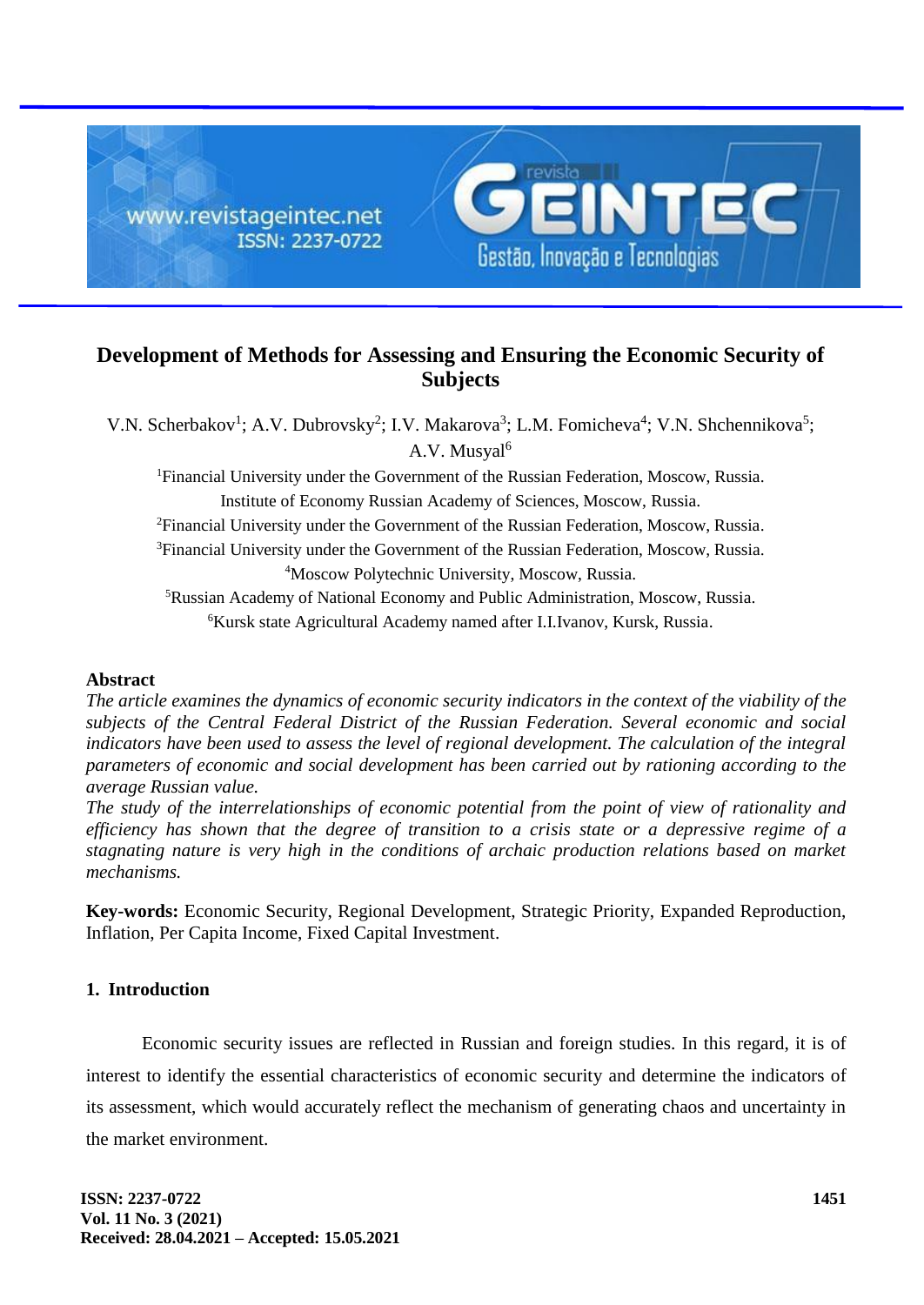National economic security refers to the state of protection of the national economy from internal and external threats, which ensures the economic sovereignty of the country, the unity of its economic space, and the conditions for the implementation of the country's strategic national priorities [1, 2].

Some scholars focus on the determining role of self-financing, self-sufficiency, and the development of economic potential (labor, industrial, investment, natural, and innovative) in the assessment of economic security. However, this approach allows assessing the economic stability of the economic complex rather than its security since it is based only on the assessment of the level of reliability of economic growth and does not reveal the essence of the target security function, on which the mobilization growth of the technical and technological potential of the country in the broadest sense depends.

The assessment of economic security also deserves attention from the point of view of the internal ability to self-organize an economic entity and its sustainable and effective functioning and development [3, 4]. This is due to the fact that under the influence of ongoing sanctions, the boundaries of which are not defined, there is a rethinking of integration ties. The concepts of "growth without development" are fading into the background, i.e. the scale of the economic downturn requires a rethinking of the value of production in consumption and the search for qualitative guidelines in the structural transformations of those industries on which the viability of the country as a whole depends. It is important, first of all, to emphasize that structural policy should support those industries and sectors of the economy that ensure growth and development with the participation of the state and under its control, and not vice versa. This is also important since Russia still has the potential of the Soviet period, in particular in the military-industrial complex, fuel and energy complex, transport engineering, etc. In any formulation, the value of efficiency, and hence safety, will be determined by the degree of competitiveness of the domestic economy based on the growth of technical, technological, organizational, and economic potential of the country.

Currently, the announced transition to a new digital growth paradigm raises a big and ambiguous question, since the adopted strategic programs do not have a mechanism that can activate the potential of socio-economic development and solve the problem of security of the domestic economy in terms of adaptation to new challenges [9]. After all, the essential side of security is the quality and stability of the population's life, guaranteeing peace and tranquility in society, as well as the ability to solve accumulated problems and actively influence acute socio-economic challenges, such as negatives in demographic processes, low living standards, high mortality, low birth rates, and a decrease in the level of human potential.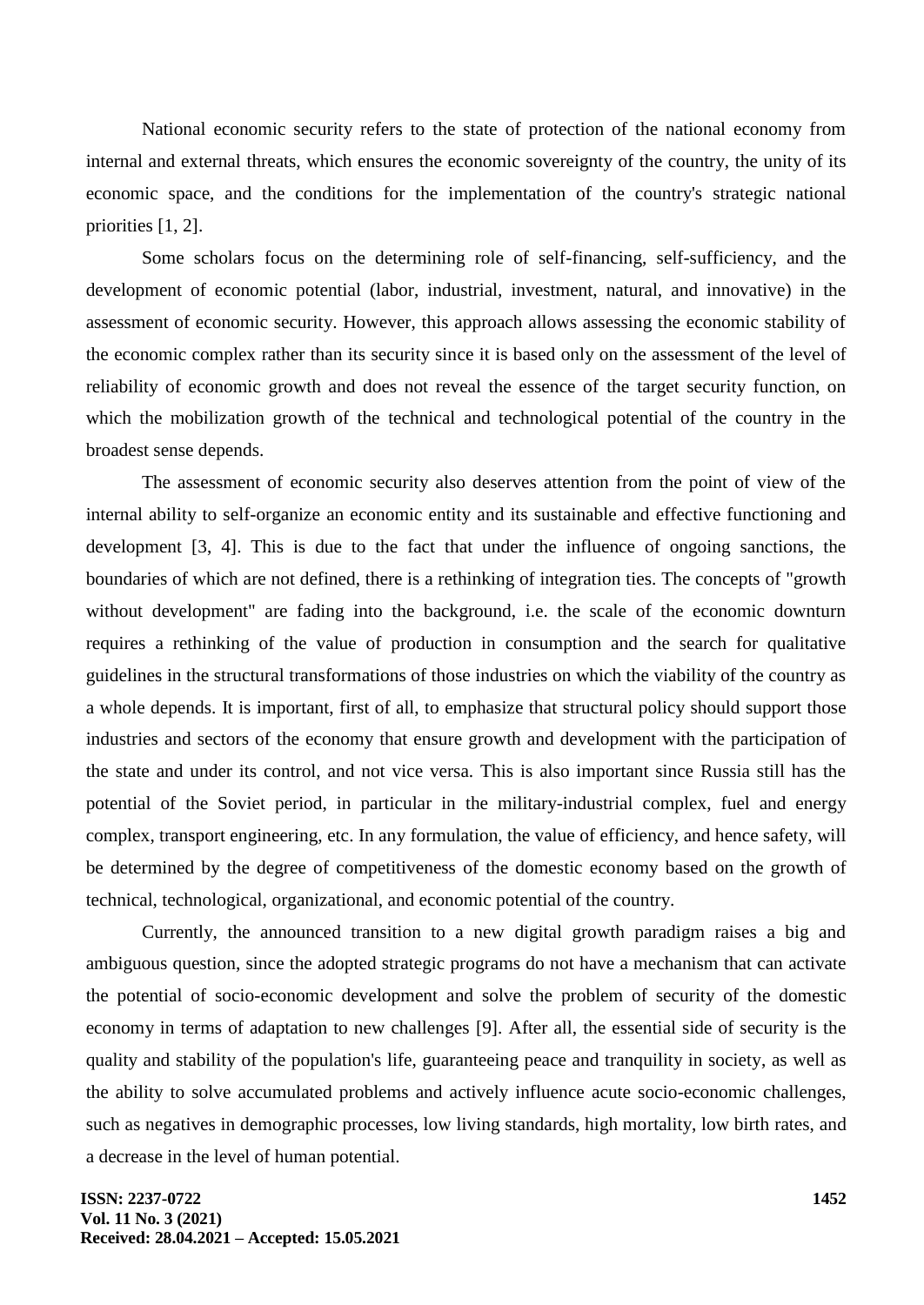In other words, the task statement should consist in the fact that the basic set of economic security is national priorities, and not only economic expediency, which increasingly aggravates the situation in the social sphere and violates the living space and the usual way of life of the country.

### **2. Materials and Methods**

The purpose of this study was to identify the essential characteristics of the economic security of the territory in terms of the possibility of sustainable and progressive development, neutralization, or mitigation of economic threats and disasters; to substantiate the methodological approach to assessing economic security and its implementation on the example of the Central Federal District of the Russian Federation.

The following tasks were set to achieve this goal:

- To identify the relationship of technical, technological, organizational, and economic potentials with the economic and social security of the region;
- To propose methodological approaches to the assessment of the economic and social security of the region.

In the course of the work, we used general and special scientific methods of system analysis, the method of expert assessments, and the method of analogy and comparison in the aspects of revealing the priorities of industrial growth.

The conducted research was based on data from Rosstat, the Central Bank of the Russian Federation, and the Federal Tax Service of Russia.

#### **3. Results**

Turning to the problem of methodology and criteria for assessing economic security, we note that the following integral indicators were developed in the presented study to assess the level of economic security of subjects: the economic security coefficient (ESC) and the social security coefficient (SSC). From our point of view, the set of indicators used to calculate the ESC and SSC to a certain extent allows assessing the level of security for individual subjects, subject to a limited number of statistical data offered by the Federal State Statistics Service.

The methodological approach used involves the use of per capita average indicators in integral coefficients. All indicators were assigned to the average Russian analog to reduce to a common unit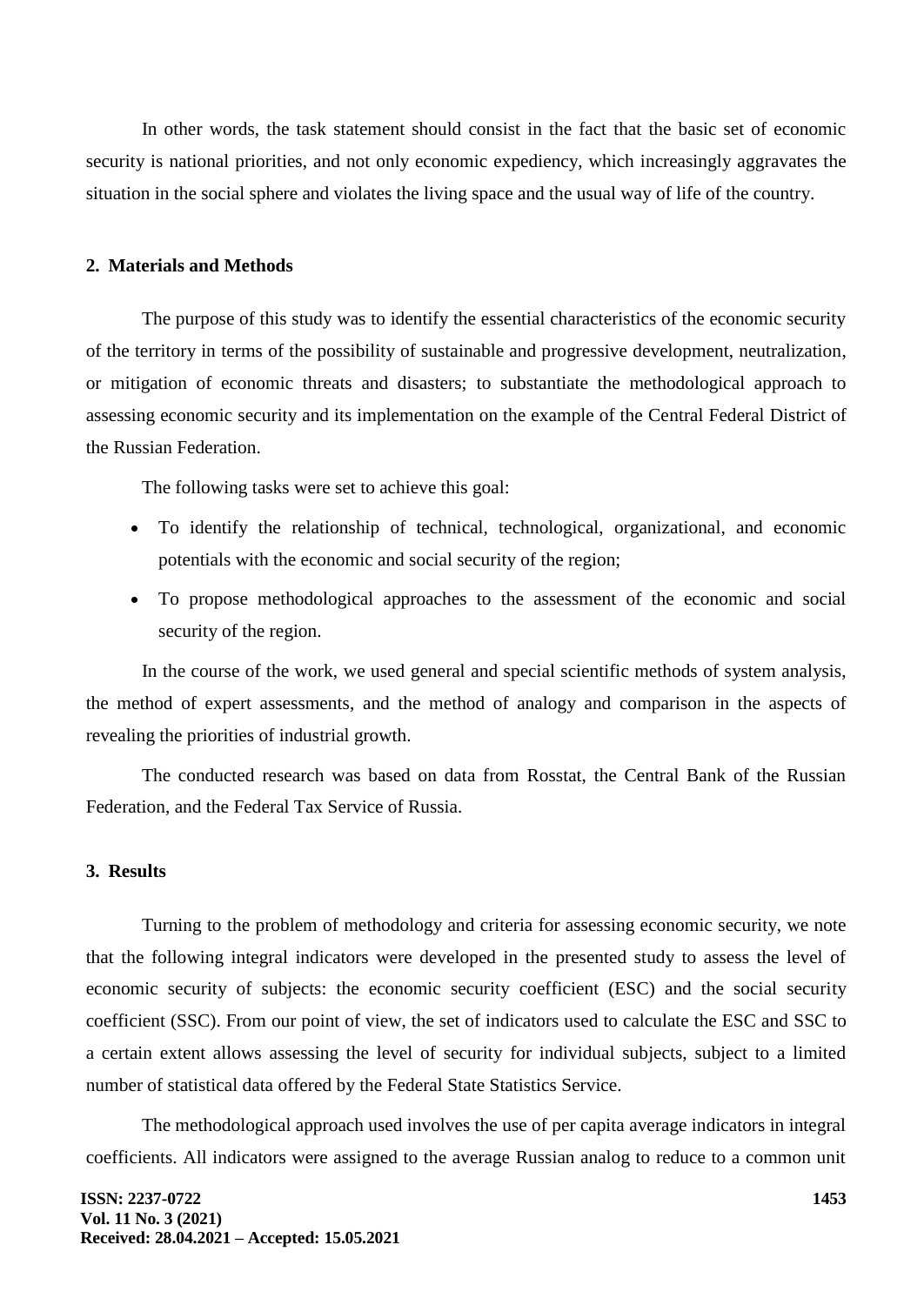of measurement. The obtained coefficient allows estimating the level of economic and social security relative to the average Russian level.

After bringing all the indicators to a common unit of measurement (the ratio to the average Russian indicator), the ESC and SSC were calculated. For this purpose, the average value of all indicators characterizing the corresponding section from 2005 to 2018 is calculated. The obtained coefficients illustrated the degree of economic and social security of the region in a particular year. The result was two sets of coefficient values for each of the regions, demonstrating the dynamics of these indicators.

The indicators of economic security (ESC) were classified as:

- Annual GRP per capita, rub.;
- Annual rate of inflation (consumer price index for goods and services December to December), %;
- Investments in fixed assets, per capita, rub.;
- The degree of depreciation of fixed assets (at the end of the year for the full range of enterprises), %;
- The share of unprofitable organizations (as of January 1), %.

The following were selected as indicators characterizing the social security of the SSC:

- Average per capita monetary income of the population (per month, rub.);
- The share of the population with monetary incomes below the regional subsistence minimum in the total population of the subject of the Russian Federation, percentage;
- The average amount of assigned pensions, rub.;
- Total area of residential premises per inhabitant, sq. m;
- The total birth rate (the number of births per 1,000 people of the population).

All indicators were normalized according to the national average to calculate the integral parameters of economic and social security.

The result is Table 1, where the calculated average indicators for the group of economic and social indicators are carried out.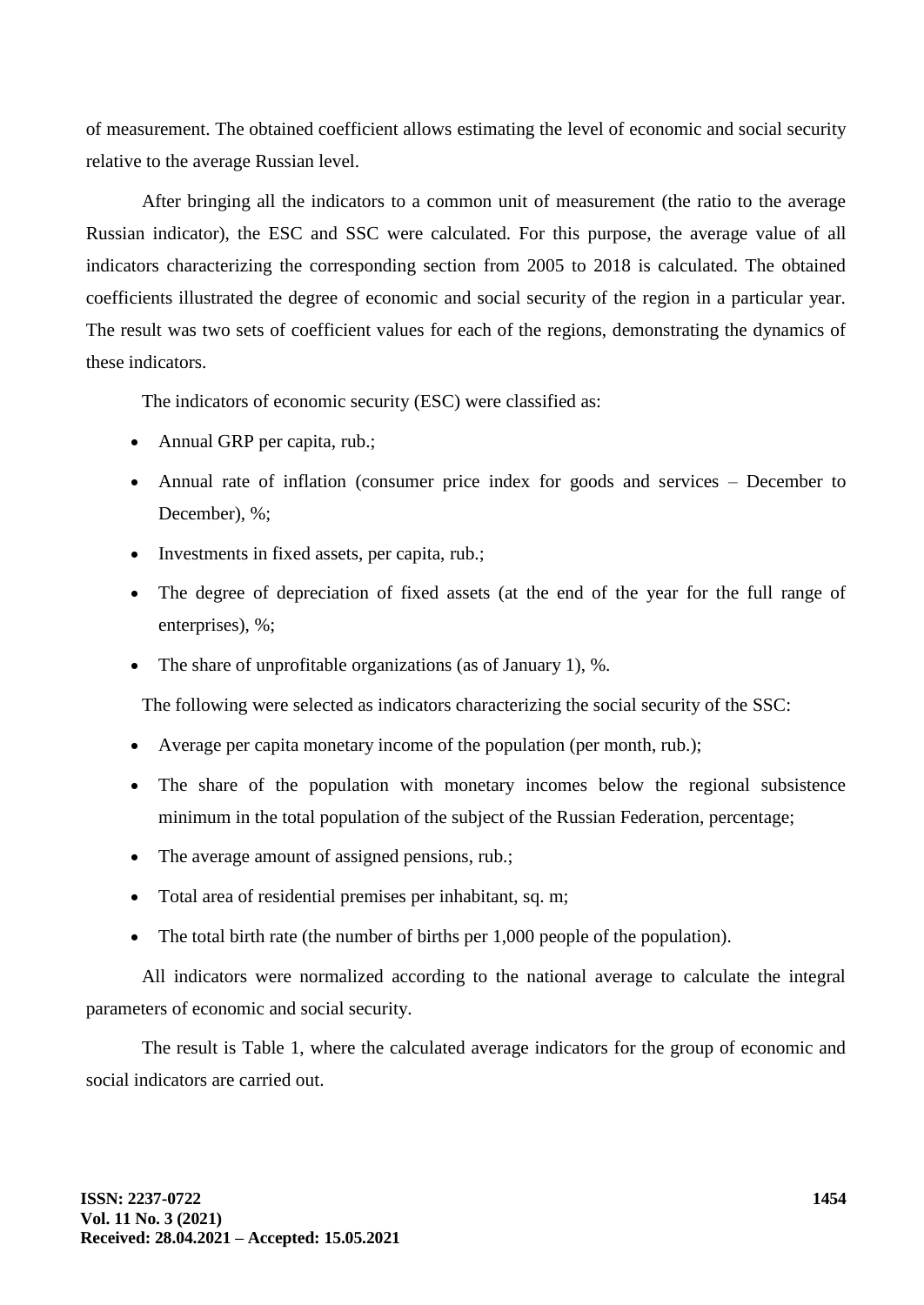| Regions                         | Economic indicators | Social indicators |
|---------------------------------|---------------------|-------------------|
| <b>Central Federal District</b> | 1.08                | 1.05              |
| <b>Belgorod Region</b>          | 1.00                | 0.99              |
| Vladimir Region                 | 0.83                | 0.92              |
| <b>Bryansk Region</b>           | 0.78                | 0.93              |
| <b>Ivanovo Region</b>           | 0.73                | 0.89              |
| Voronezh Region                 | 0.95                | 0.95              |
| Kostroma Region                 | 0.77                | 0.93              |
| Kaluga Region                   | 0.97                | 0.98              |
| <b>Lipetsk Region</b>           | 0.97                | 0.97              |
| <b>Kursk Region</b>             | 0.87                | 0.95              |
| Oryol Region                    | 0.83                | 0.92              |
| <b>Moscow Region</b>            | 1.00                | 1.11              |
| <b>Smolensk Region</b>          | 0.83                | 0.92              |
| <b>Ryazan Region</b>            | 0.83                | 0.93              |
| <b>Tver Region</b>              | 0.85                | 0.96              |
| <b>Tambov Region</b>            | 0.86                | 0.91              |
| <b>Yaroslavl Region</b>         | 0.88                | 0.96              |
| Moscow                          | 1.44                | 1.20              |
| Tula Region                     | 0.87                | 0.94              |

Table 1 - Average Values of the ESC and SSC Levels in 2005-2018

Calculated by the authors

The annual data used to calculate Table 1 allows plotting the graphs Fig. 1 and Fig. 2.



Figure 1 - Dynamics of the Integral Coefficient of Economic Security in 2005-2018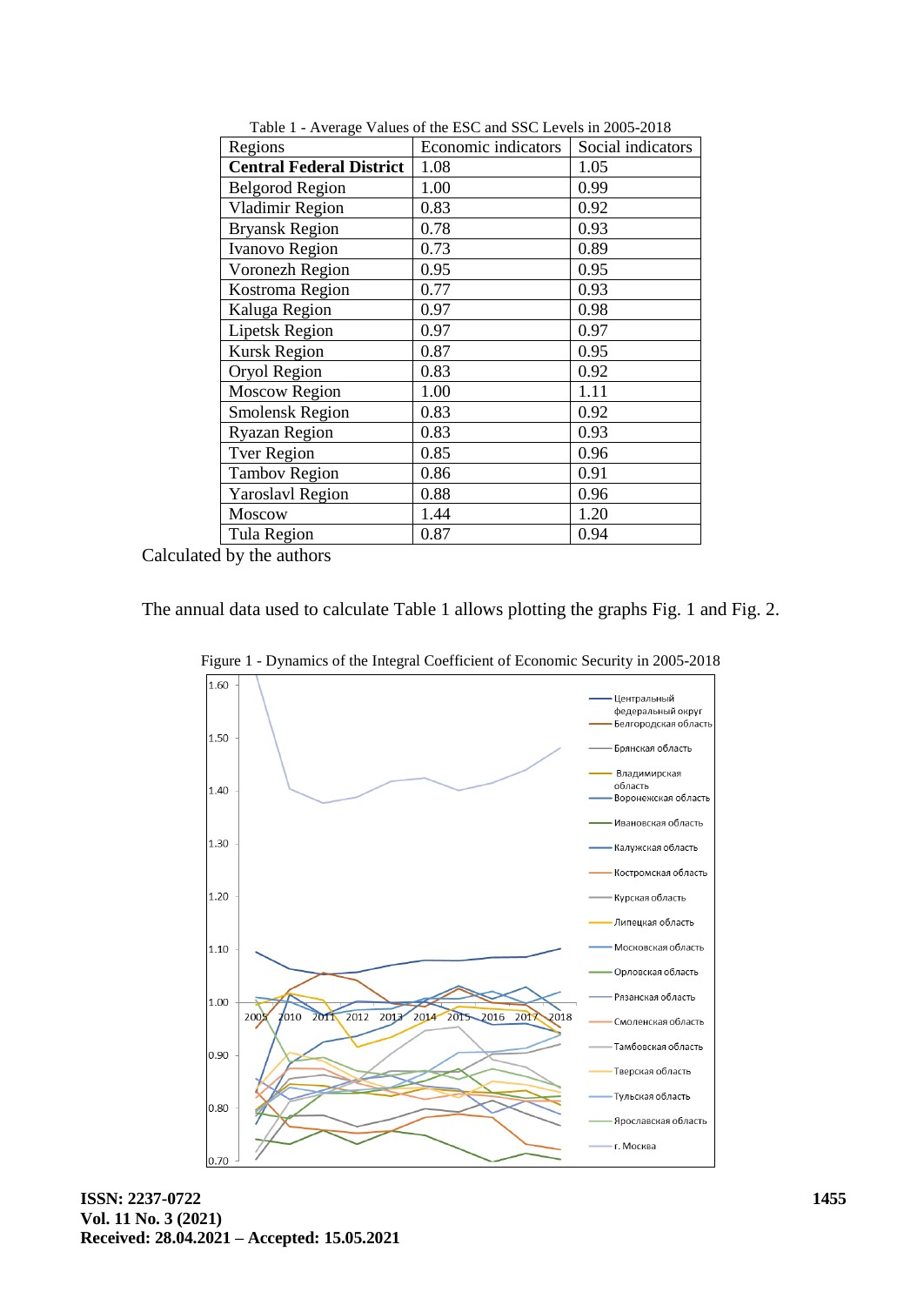| Центральный федеральный округ | <b>Central Federal District</b> |
|-------------------------------|---------------------------------|
| Белгородская область          | <b>Belgorod Region</b>          |
| Брянская область              | <b>Bryansk Region</b>           |
| Владимирская область          | <b>Vladimir Region</b>          |
| Воронежская область           | Voronezh Region                 |
| Ивановская область            | <b>Ivanovo Region</b>           |
| Калужская область             | Kaluga Region                   |
| Костромская область           | Kostroma Region                 |
| Курская область               | <b>Kursk Region</b>             |
| Липецкая область              | <b>Lipetsk Region</b>           |
| Московская область            | <b>Moscow Region</b>            |
| Орловская область             | Oryol Region                    |
| Рязанская область             | <b>Ryazan Region</b>            |
| Смоленская область            | <b>Smolensk Region</b>          |
| Тамбовская область            | <b>Tambov Region</b>            |
| Тверская область              | <b>Tver Region</b>              |
| Тульская область              | <b>Tula Region</b>              |
| Ярославская область           | <b>Yaroslavl Region</b>         |
| г. Москва                     | <b>Moscow</b>                   |

Figure 2 - Dynamics of the SSC in 2005-2018

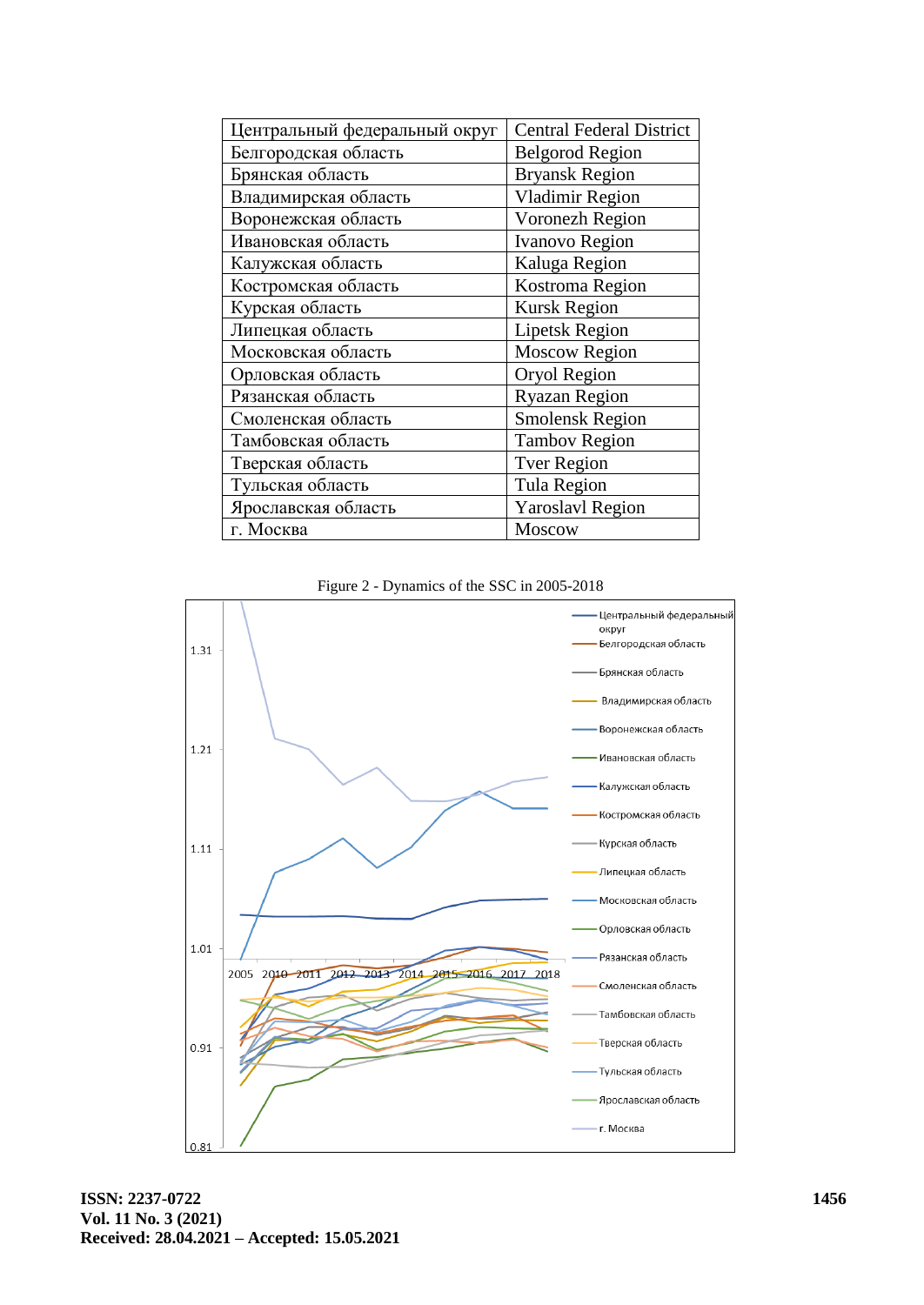| Центральный федеральный округ | <b>Central Federal District</b> |
|-------------------------------|---------------------------------|
| Белгородская область          | <b>Belgorod Region</b>          |
| Брянская область              | <b>Bryansk Region</b>           |
| Владимирская область          | Vladimir Region                 |
| Воронежская область           | Voronezh Region                 |
| Ивановская область            | <b>Ivanovo Region</b>           |
| Калужская область             | Kaluga Region                   |
| Костромская область           | Kostroma Region                 |
| Курская область               | <b>Kursk Region</b>             |
| Липецкая область              | <b>Lipetsk Region</b>           |
| Московская область            | <b>Moscow Region</b>            |
| Орловская область             | Oryol Region                    |
| Рязанская область             | <b>Ryazan Region</b>            |
| Смоленская область            | <b>Smolensk Region</b>          |
| Тамбовская область            | <b>Tambov Region</b>            |
| Тверская область              | <b>Tver Region</b>              |
| Тульская область              | Tula Region                     |
| Ярославская область           | <b>Yaroslavl Region</b>         |
| г. Москва                     | Moscow                          |

The average levels of ESC and SSC for the study period (from 2005 to 2018) were calculated to classify the regions according to the level of economic and social security.

Fig. 3 shows the change in indicators of economic and social security of the subjects of the Central Federal Macro-region of the Russian Federation in 2010-2018. All the regions under consideration were placed on the same grid and the dynamics of the average values of the ESC and SSC taken over three years: 2010, 2015, and 2018 were shown.



Figure 3 - Dynamics of Indicators of Socio-economic Security of the Subjects of the Central Federal District in 2005-2018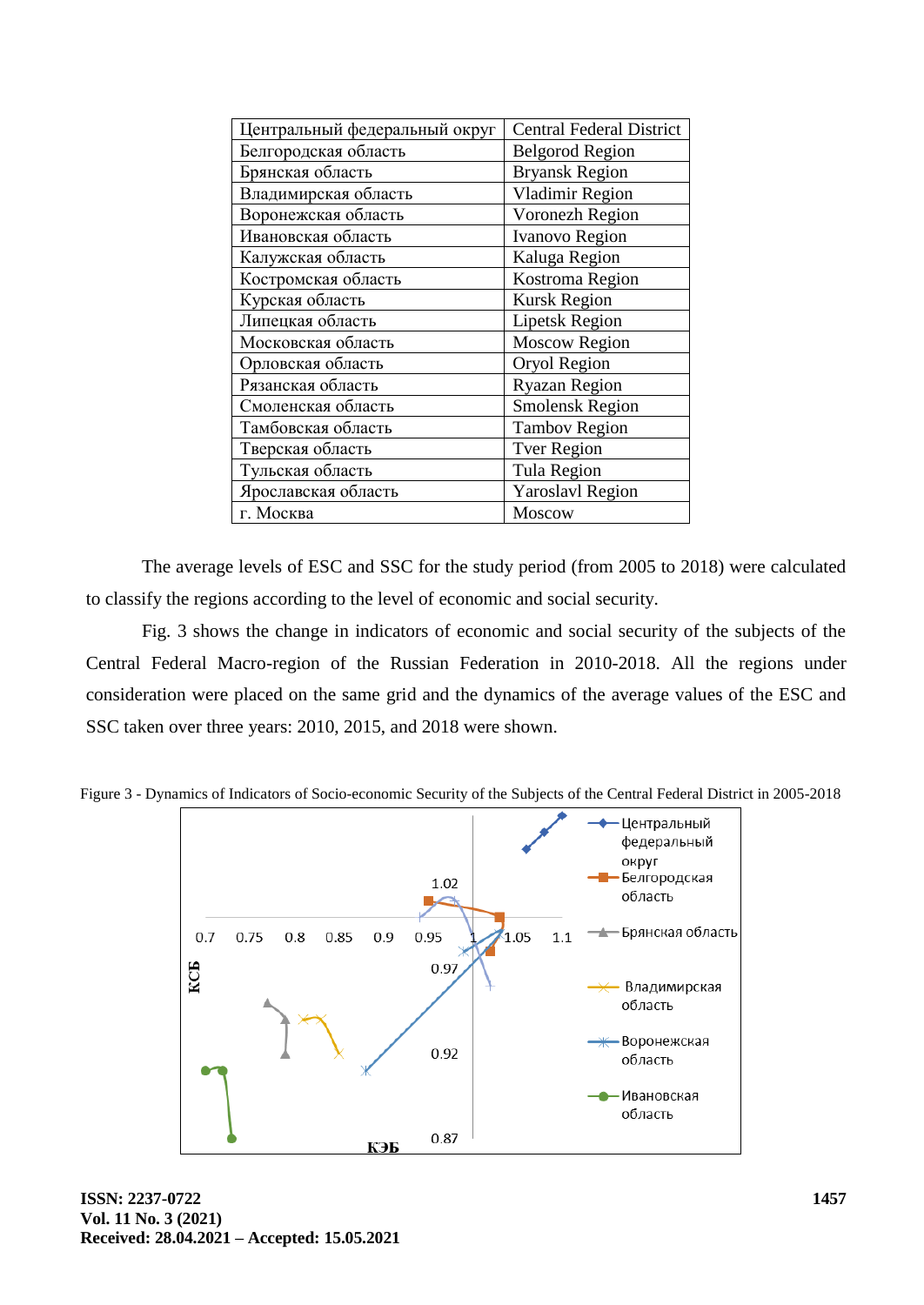| Центральный федеральный округ | <b>Central Federal District</b> |
|-------------------------------|---------------------------------|
| Белгородская область          | <b>Belgorod Region</b>          |
| Брянская область              | <b>Bryansk Region</b>           |
| Владимирская область          | <b>Vladimir Region</b>          |
| Воронежская область           | Voronezh Region                 |
| Ивановская область            | Ivanovo Region                  |
| КЭБ                           | <b>ESC</b>                      |
| <b>KCF</b>                    | SSC                             |



| Центральный федеральный округ | <b>Central Federal District</b> |
|-------------------------------|---------------------------------|
| Костромская область           | Kostroma Region                 |
| Курская область               | <b>Kursk Region</b>             |
| Липецская область             | <b>Lipetsk Region</b>           |
| Москвоская область            | <b>Moscow Region</b>            |
| Рязанская область             | <b>Ryazan Region</b>            |
| КЭБ                           | <b>ESC</b>                      |
| КСБ                           | <b>SSC</b>                      |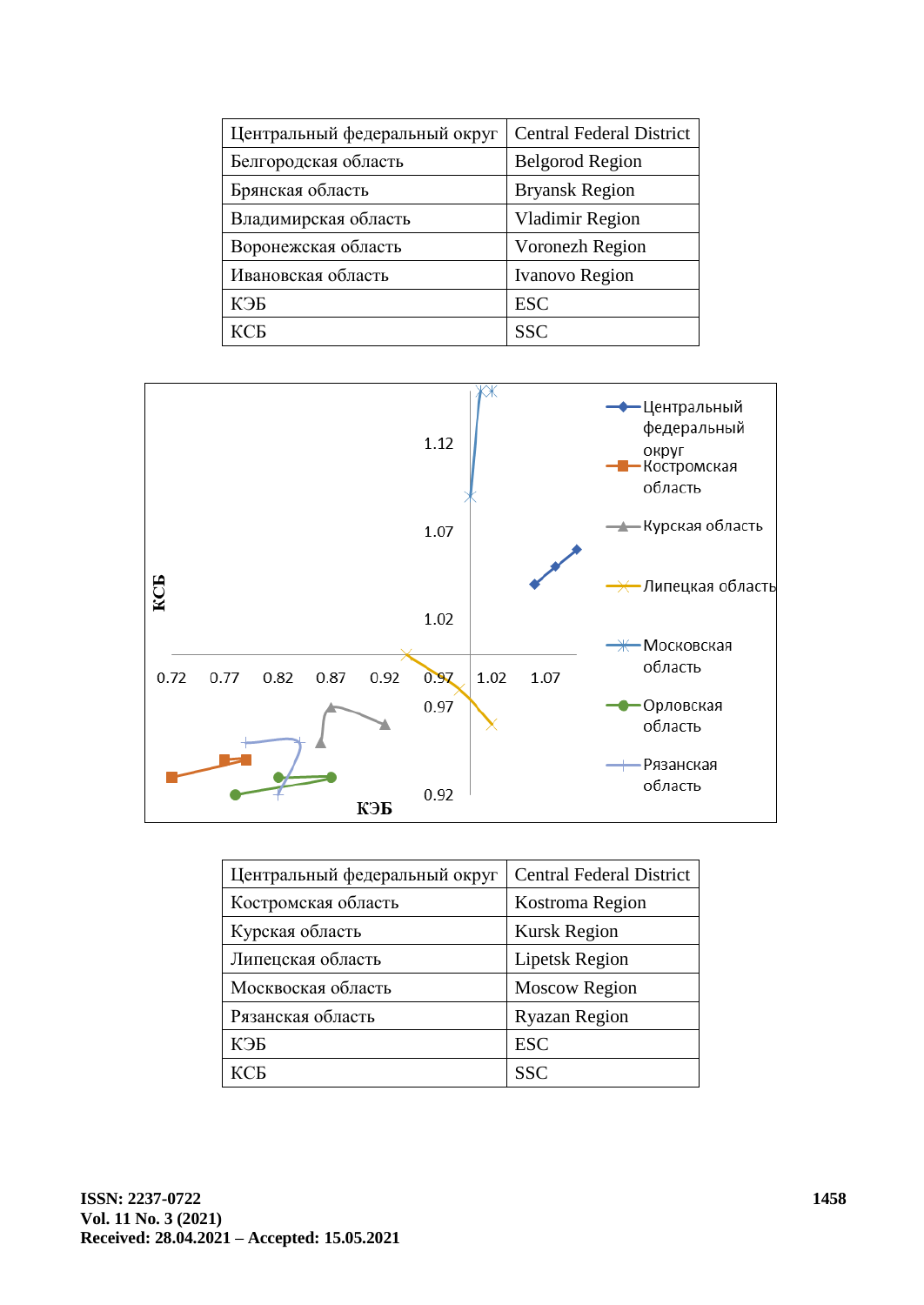

| Центральный федеральный округ | <b>Central Federal District</b> |
|-------------------------------|---------------------------------|
| Смоленская область            | <b>Smolensk Region</b>          |
| Тамбовская область            | <b>Tambov Region</b>            |
| Тверская область              | <b>Tver Region</b>              |
| Тульская область              | <b>Tula Region</b>              |
| Ярославская область           | <b>Yaroslavl Region</b>         |
| Москва                        | Moscow                          |
| КЭБ                           | <b>ESC</b>                      |
| КСБ                           | <b>SSC</b>                      |

Calculated by the authors

Thus, the regions that fall into the upper-right zone (the first quarter of the coordinate plane) can be conditionally classified as economically and socially safe [6-8].

We note that two regions did not leave this right ("safe") zone during the period under review: Moscow and the Moscow Region. They can be called conditionally stable.

The Belgorod Region and the Kaluga Region started outside the "safe zone", but eventually they entered it. The Belgorod Region started in the "safe zone", but then left it for economic development. These entities are located in the risk zone. The situation in the Ivanovo, Bryansk, Vladimir, Oryol, Kostroma, Ryazan, Smolensk Regions, which are not only noticeably inferior but also significantly lag behind the leading regions in terms of economic and social security, is of particular concern. It is in a state of a prolonged recession.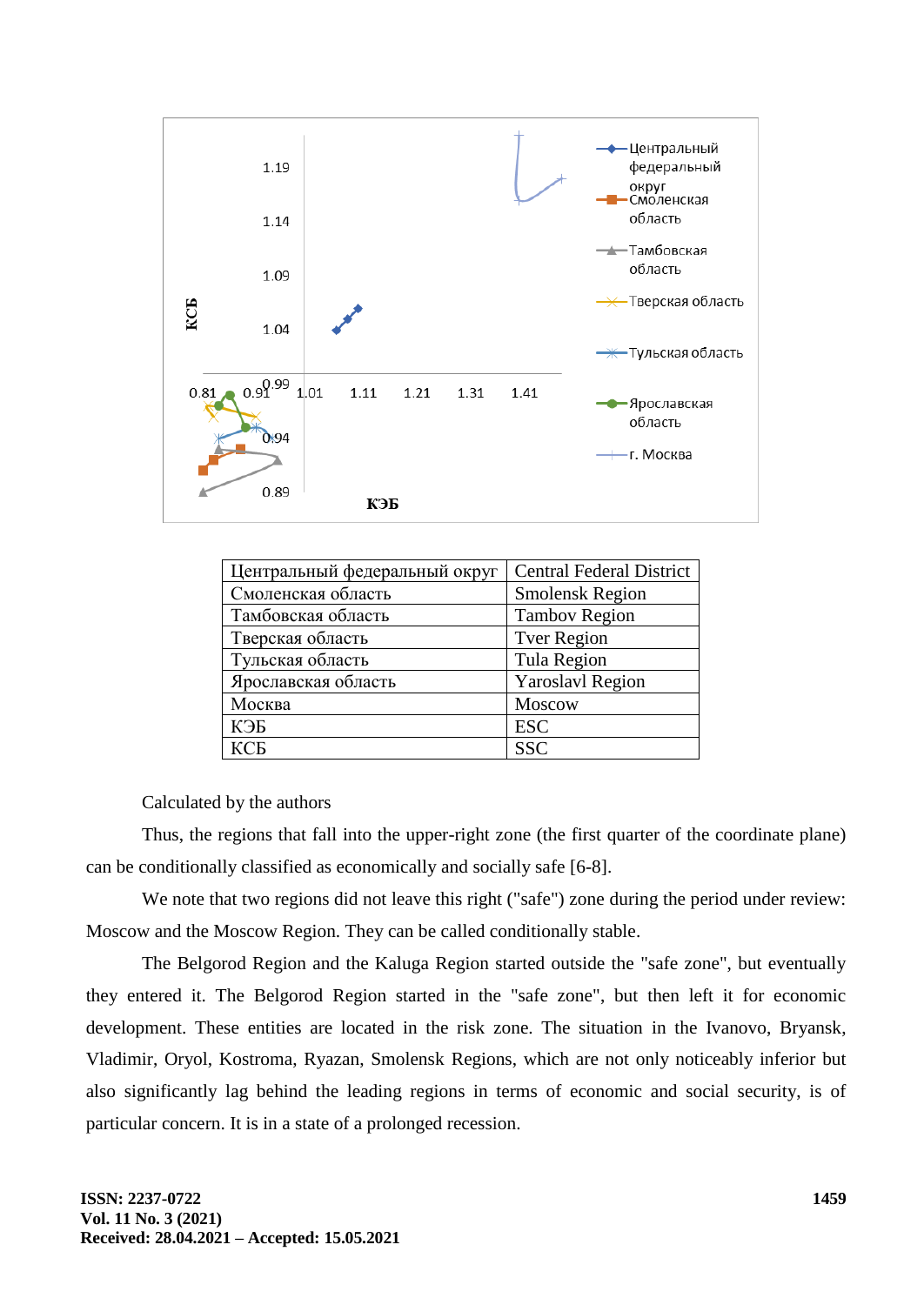The trajectories of the regions in Fig. 3 show progress or regression over the period under review from 2005-2018 in both economic and social security. It can be seen that Moscow and the Moscow Region have made the greatest progress in economic security – they provide the growth of indicators throughout the Central Federal District. It is much more difficult for the regions to make progress in social security.

#### **4. Discussion**

The high level of economic security of Moscow is provided, first of all, due to the high GRP per capita (exceeding the Russian average 2.61 times). In addition, Moscow has a lower degree of depreciation of fixed assets (the reverse indicator is 1.26 times higher than the Russian average) and the average per capita investment in fixed assets is 1.32 times higher.

Therewith, its values correspond to the average Russian values for the consumer price index and the share of unprofitable organizations, which reduces the ability of the subject to the criteria of economic security selected in the study [14].

The high value of the Moscow SSC is provided, first of all, by high average per capita incomes (2.2 times higher than the Russian average), the growth of the indicator by the ratio of the average per capita monetary income of the population to the subsistence minimum (1.04 times higher than the Russian average), and the excess of the average Russian level in terms of the size of assigned pensions in 1.08 times. Meanwhile, the indicators of the growth of the total area of residential premises, which is on average per inhabitant (0.8 of the average Russian level), and the birth rate, which is at the level of 0.88 of the average Russian value, remain problematic [5].

The strengths of the Moscow Region are the relatively low level of depreciation of fixed assets (depreciation of fixed assets is 1.12 times higher than the average Russian level) and the proportion of unprofitable enterprises (the reverse indicator is 1.02 times higher than the average Russian level). The situation with the stability of consumer prices is quite good – the average growth corresponds to the average Russian level, and in recent years it is lower by 0.01%. The situation with the average per capita GRP of the region is slightly worse – it is 0.96 of the average Russian level, and there has been a tendency for it to correspond to the average Russian level in recent years. The average per capita investment in fixed assets, in contrast to Moscow, shows a reduced value, amounting to 0.91 of the Russian average, which pulls the region down in economic indicators [2].

According to the assessment of social security, the Moscow Region demonstrates a high level, exceeding the national average 1.11 times. However, the level of income inequality (Gini coefficient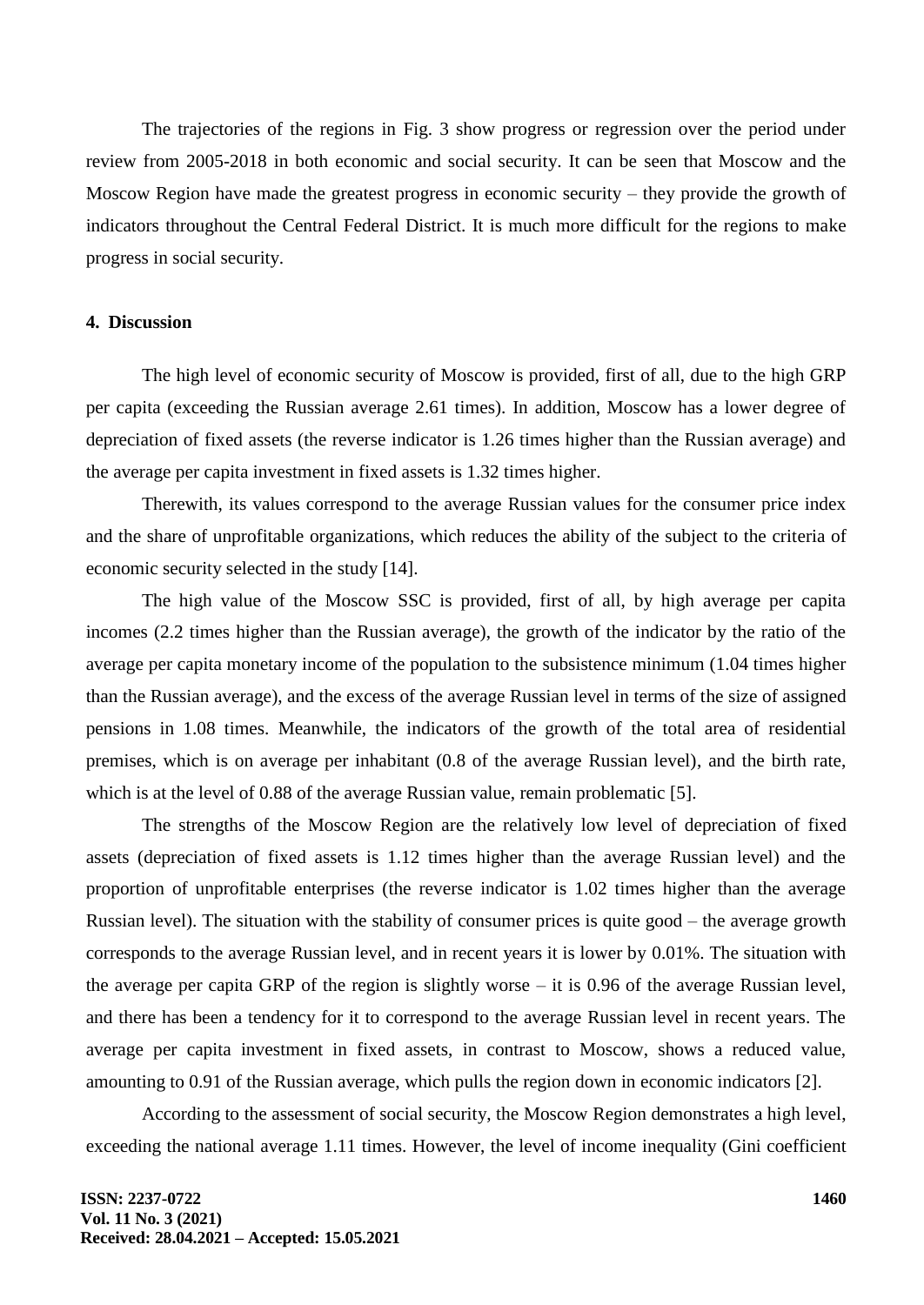– 393) is higher than the average for the district in 1.07 times), while the level of income of the population compared to Moscow is small (the ratio of average per capita income was 1.53 times in 2018, and the level of poverty is slightly higher – 1.07 times the number of people with incomes below the subsistence minimum is less than in Moscow [11, 13, 16].

The unemployment rate is almost twice lower than the national average (2.7% vs. 4.6%) and is slightly below the average for the Central Federal District (2.9%). A fairly good result is demonstrated by the indicator of the area of residential premises per inhabitant, which in 2018 exceeded the average Russian results 1.26 times.

The assessment of integral indicators of such regions as Belgorod, Kaluga, Voronezh, Kursk, Tver, Lipetsk, Yaroslavl, and Tula allows classifying them as sufficiently developed. Let us analyze the sources of growth in these areas.

The peculiarity of the Belgorod Region is a fairly high level of GRP per capita (its average value corresponds to the national average) and a low level of depreciation of funds, exceeding the national average in 1.07 times, as well as a low proportion of unprofitable enterprises (the reverse indicator is 1.05 higher than the national average). This is extremely important for the economy of the region and can play a role in growth potential.

The Voronezh Region does not have a large volume of investment, unlike the Lipetsk region, where it is 1.06 of the average Russian level. This makes it possible to actively generate added value in various industries, transport complex, agriculture, which is quite clearly seen in the volume of GRP per capita – in the Lipetsk Region, it is 319,842 rubles against 269,350 rubles in the Voronezh Region.

The level of income of the population of the Kaluga and Yaroslavl Regions is relatively low (the average per capita income corresponds to 0.86 and 0.81 of the national average), but the level of inequality is also low (the Gini coefficient of 0.362 and 0.357 corresponds to the average for the district), including pensions (the average amount of assigned pensions is equal to the average). The number of people with incomes below the subsistence minimum (the reverse indicator is 1.01 times higher than the national average). The population of the Kaluga Region is better provided with housing in comparison with the Yaroslavl Region (the area per inhabitant is 1.14 and 1.07 times higher than the average, respectively).

The Tver and Tula Regions generate a low volume of added value, which results in a gross GRP significantly lower than the national average of 0.59 and 0.65 times). This is also provoked by the fact that enterprises in the regions do not attract investments (average per capita investment indicators are 0.72 and 0.69 of the average, respectively). Therewith, enterprises often suffer losses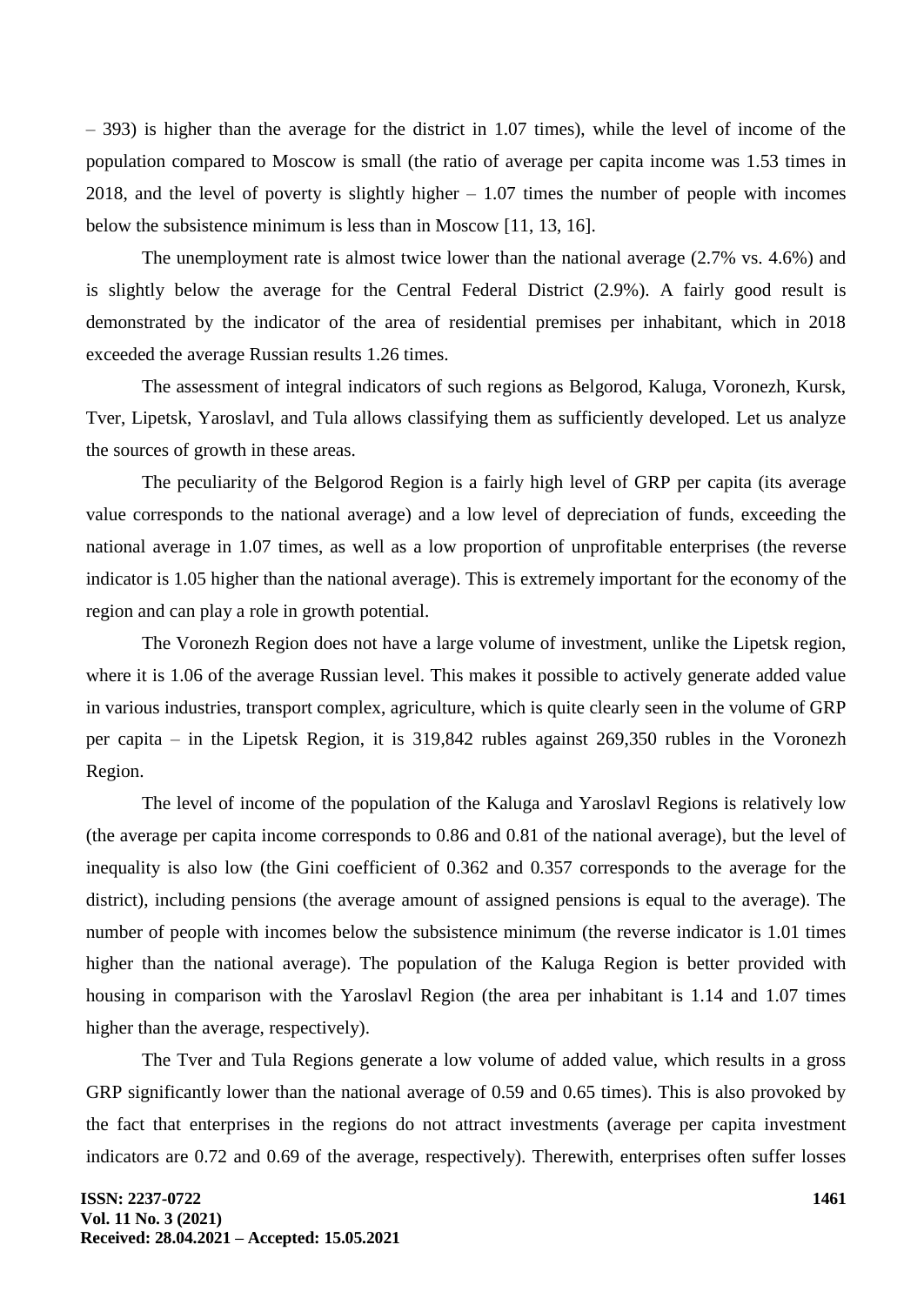(the reverse indicator of the share of unprofitable organizations is only 0.89 and 0.96 of the national average).

The Kursk Region creates a relatively low volume of value-added (the volume of GRP per capita is only 0.65 of the national average) and attracts little investment (the average per capita investment in fixed assets is 0.72 of the average). Organizations update their fixed assets (the reverse indicator of the degree of depreciation is 0.96 times the national average). The inverse indicator of the share of unprofitable organizations is 1.02 of the national average.

The assessment of socio-economic integral indicators of such regions as Bryansk, Kostroma, Vladimir, Smolensk, Oryol, Ryazan, Tambov, allows classifying them as poorly developed. Let us analyze the reasons for this situation in the regions and the sources of growth.

The Bryansk and Kostroma Regions create a very low volume of GRP with the average per capita GRP indicators being in the region of 50% of the national average. In terms of attracting investment, they are significantly behind the national average (fixed capital investment per capita is 0.47 and 0.41 of the average, respectively). At the same time, the indicators of renewal of fixed assets are quite high (the indicator is 1.04 and 1.02 of the national average), organizations often suffer losses (the reverse indicator of the share of unprofitable organizations is 0.93 and 0.88 of the average).

The Vladimir and Smolensk Regions create a relatively small amount of added value, slightly more than half of the Russian average (the average per capita GRP is only 0.57 and 0.58 of the national average, respectively). Enterprises are not active in attracting investments in fixed assets (the average per capita investment in fixed assets is 0.51 and 0.64 times the national average of 1.07 times). Organizations of the Vladimir Region are more actively updating fixed assets compared to the Smolensk Region (the reverse indicator of the degree of depreciation of funds is 1.06 and 0.99 times higher than the national average), while the unprofitability corresponds to the national average).

The Oryol and Ryazan Regions generate a small amount of added value (the per capita GRP is slightly more than half of the national average, amounting to 0.55 and 0.61 times the national average), enterprises do not show sufficient activity in attracting investment – their per capita figure is 0.56 and 0.58 of the national average. The degree of depreciation of fixed assets for enterprises in the Oryol Region corresponds to the national average, and it is overestimated (the reverse indicator is 0.89 of the national average) in the Ryazan Region.

The Tambov Region generates a relatively small amount of added value (per capita GRP is 0.56 of the national average), but actively attracts investment (0.90 of the national average) compared to the Oryol and Ryazan Regions. Organizations do not update fixed assets at the level corresponding to the industry average (the reverse indicator of the degree of depreciation is 0.81 times higher than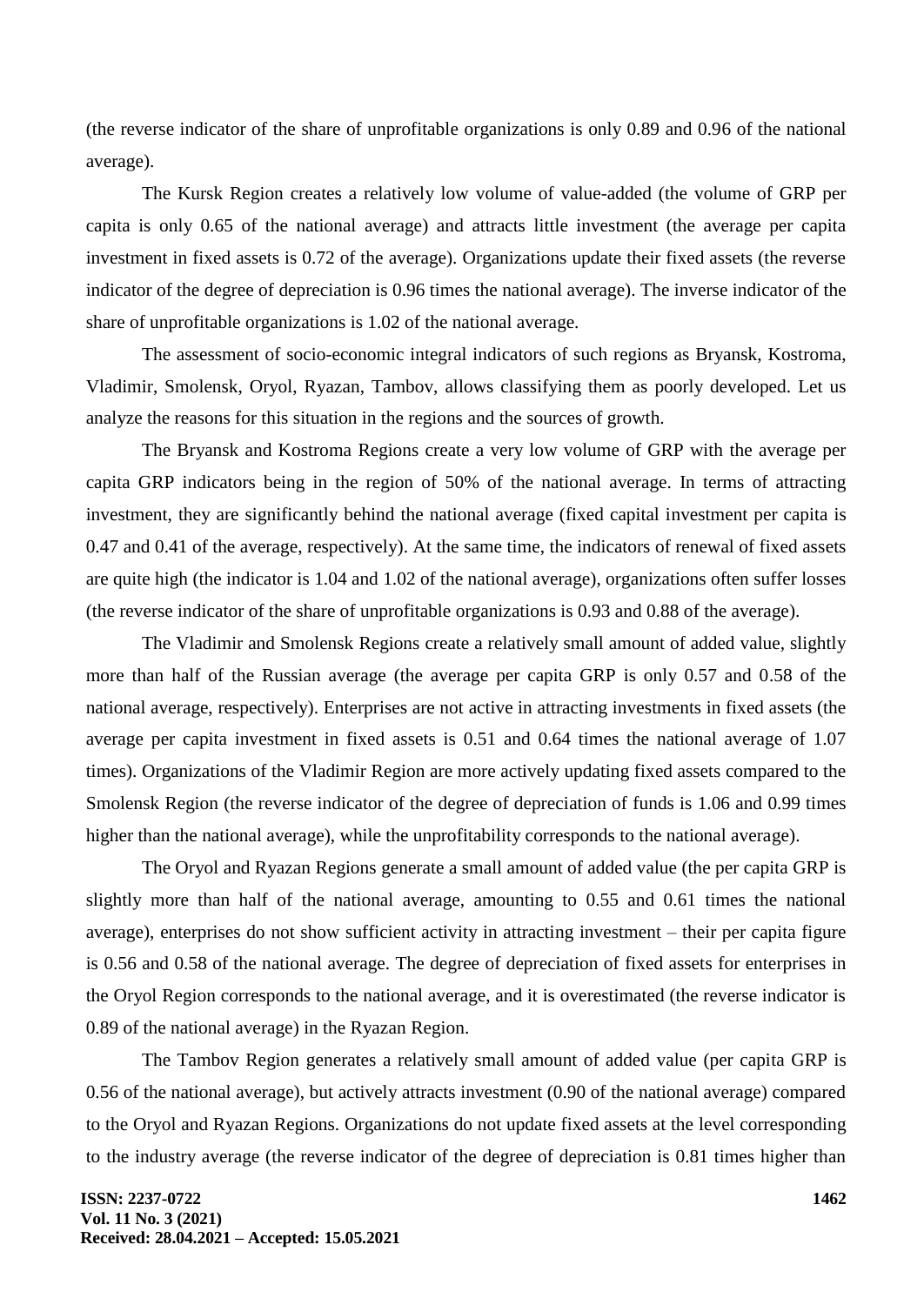the national average), while they are not characterized by unprofitability (the reverse indicator of the share of unprofitable organizations is 1.04 of the average).

The Ivanovo Region generates a relatively small amount of added value (per capita GRP is 0.37 of the national average), which is due to the low level of investment in fixed assets, which is 0.33 of the national average. The level of renewal of fixed assets is above average (the indicator is 1.07 of the national average), which may determine the growth potential in the long term. Organizations suffer losses more often than the average (the reverse indicator of the share of unprofitable organizations is 0.91 of the national average). These parameters determine a rather low level of economic development according to the integral coefficient  $-0.73$ .

### **5. Conclusion**

As a result of the study, a system of indicators for assessing the level of economic and social security of the subjects is proposed, which allows assessing the potential for sustainable growth and development of the region's economy; the results of ranking the subjects of the region by the level of economic potential development are proposed, which will allow planning the directions of regulating the development of the territory; the interrelationships of the growth of value-added, investment in fixed assets, average per capita monetary income from the average level in the country are revealed [15].

The study confirmed the thesis that the high incomes of the population in the region cause a higher stratification, which leads to social tension in the region. Some regions show high indicators of social security because there is a so-called "uniform poverty", which characterizes the negative dynamics of regional development. The following pattern is observed: the lower the income, the higher the pensions concerning them. This can be explained by the fact that the size of the pension is regulated by the state, and salaries are regulated by the local labor market. Pensions are invariant across all regions, with their characteristics of the labor market and different income levels.

It is known that GRP per capita illustrates the economic state of the region now, and the level of investment – in the future. Regions that have a low GRP per capita, but high investment, have prospects for development [10] Inflation as an indicator of macroeconomic stability is at the same level and does not significantly affect the final indicator of economic security.

It is noteworthy that several regions (Vladimir, Ivanovo, Kostroma, Bryansk, Ryazan, Oryol, Smolensk) have reduced integral coefficients of economic security and SSC. This confirms the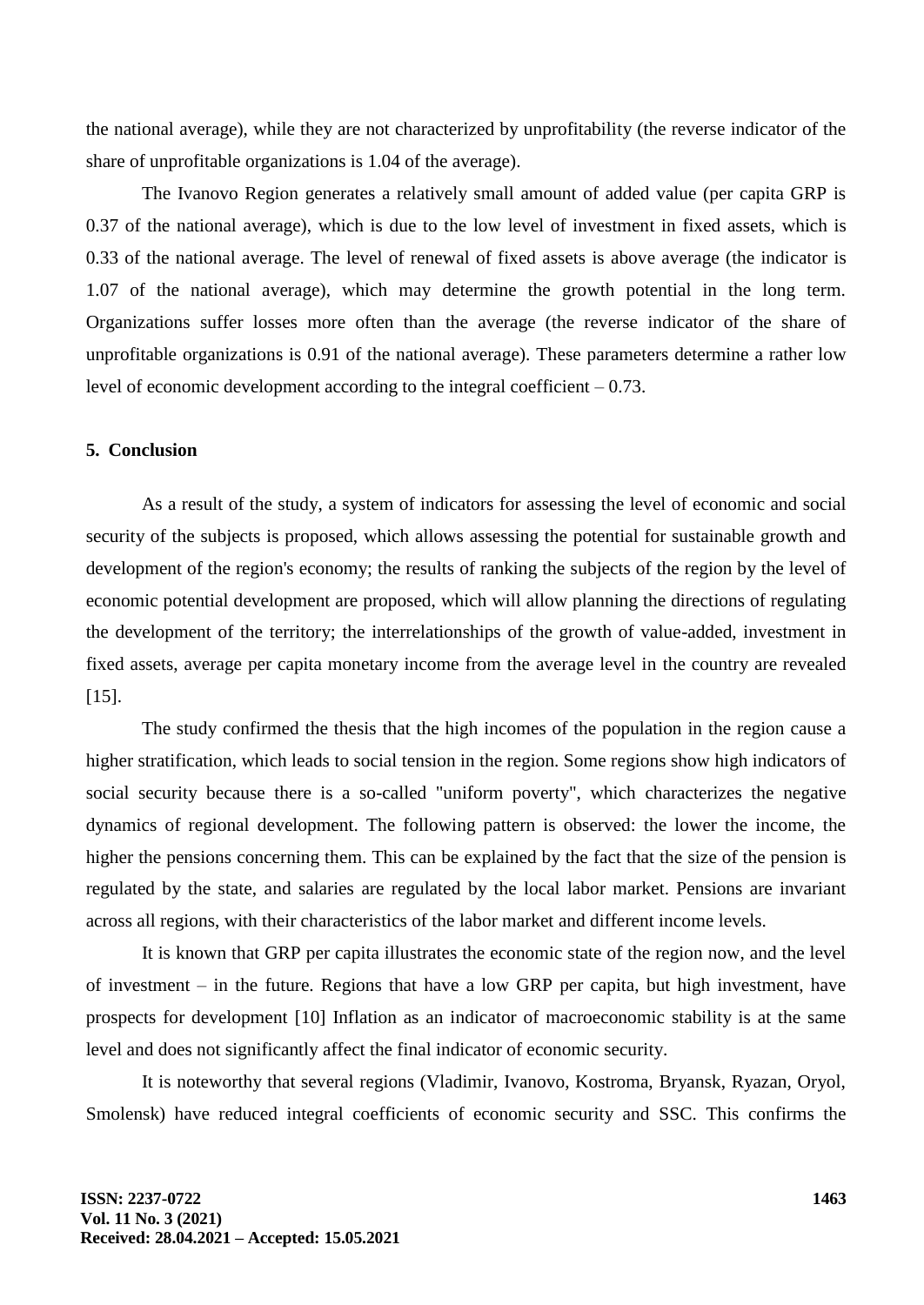depressive processes in the designated territories and requires the implementation of a structural economic policy for the development of their potential.

In general, it can be stated that for 2010-2018, the considered regions of the Central Federal District can be divided into several groups – the most developed (Moscow and the Moscow Region are leaders, have stable indicators of economic and social security), developed (Belgorod, Kaluga, Voronezh, Kursk, Tver, Lipetsk, Yaroslavl, Tula Regions), poorly developed (Bryansk, Kostroma, Vladimir, Ryazan, Oryol, Tambov, Smolensk Regions), undeveloped (Ivanovo Region – depressed territories that require intervention). A detailed analysis of the problems involved, including the territorial aspect, requires the refinement of the forecast calculations, as well as a systematic link with the potential of the regions, considering the group production entities.

At present, it is becoming quite obvious that the adopted management mechanism in the Central Federal District does not contribute to improving the level of security. The lower the level of security, the lower the technical, technological, and organizational potential, which results in the transition of the economy to a depressive or crisis mode [12].

Therefore, the problem of economic security is always associated with the level of development of technical, technological, organizational, and economic potential, the maintenance of which ensures the competitiveness of the economic complex in the operating environment of the market and its progressive development.

#### **References**

*Decree of the President of the Russian Federation "On the strategy of economic security of the Russian Federation for the period up to 2030".* http://publication.pravo.gov.ru/Document/View/0001201705150001

Dementyev, V.V., Scherbakov, A.P. (2017). *Profit and Economic Growth Terra economicus,* 15(3), 75-91.

Bogoviz, A.V., Ragulina, Y.V., & Kutukova, E.S. (2016). Economic zones as a factor of increased economic competitiveness of the region. *International Journal of Economics and Financial Issues, 6*(8S), 1-6

Shcherbakov, V.N., Dubrovsky, A.V., Makarova, I.V., Shchennikova, V.N., Nozdrin, V.S., & Anokhin, S.A. (2020). Strategic Guidelines and Priorities of Russia's Industrial Transformation. *International Journal of Management, 11*(5), 941–949.

Federal State Statistics Service of the Russian Federation. URL: https://rosstat.gov.ru/

Kuryshova, Y.S., Shcherbakova, N.S., Sopilko, N.Y., Bondarchuk, N.V., Kubasova, E.I., & Dyatlova, O.V. (2019). Modelling of human behaviour as a tool of enhancement the consumer focus